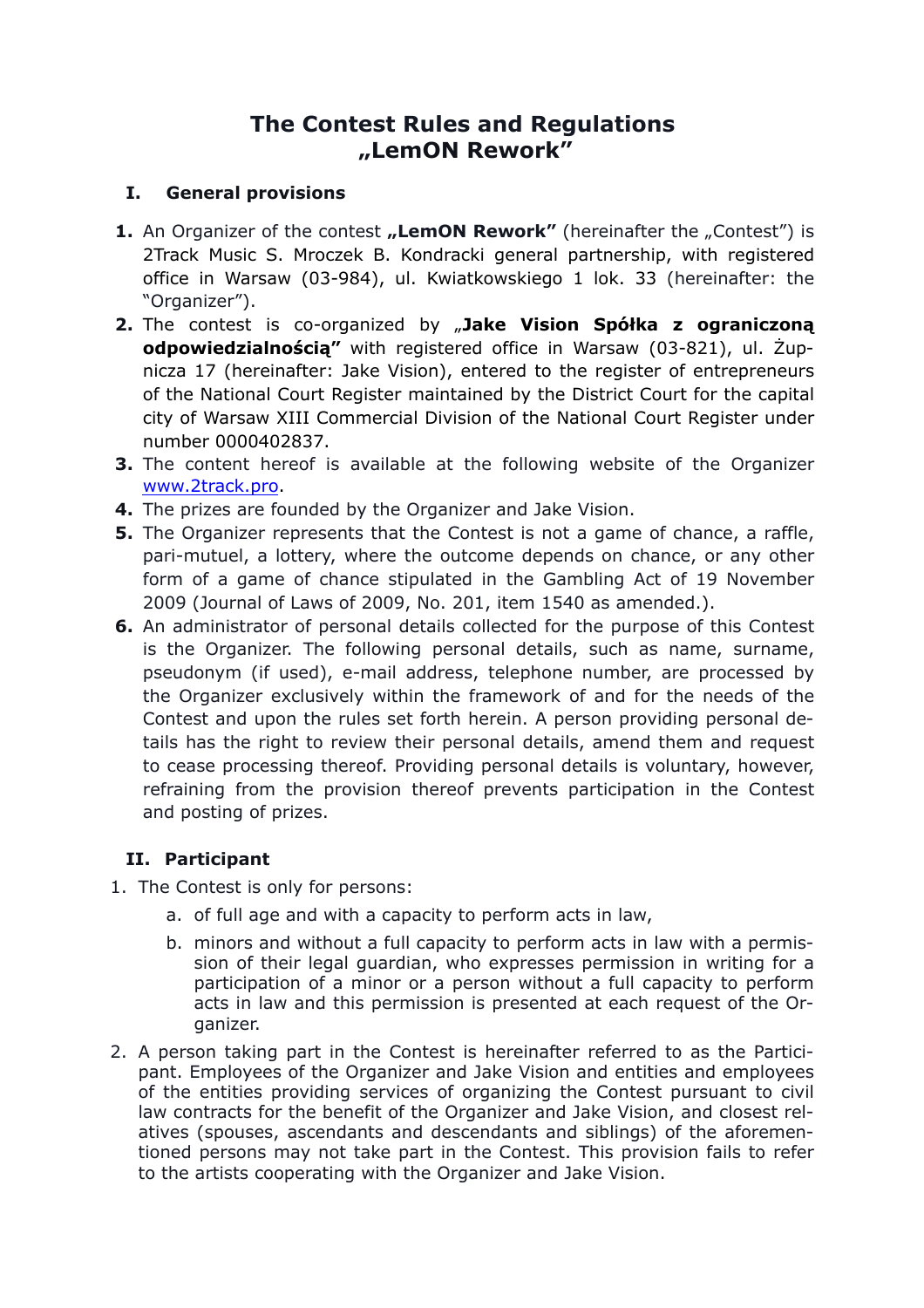#### **III. The rules of the Contest**

- **1.** The rules of the Contest are set forth hereby.
- **2.** The Contest consists in creating by a Participant an artistic performance of the instrumental track to the vocals of the recording "Sowa", provided that the vocal of the song remains unchanged (hereinafter: Contest Performance).
- **3.** Participants undertake to insert the Contest Performance (instrumental track) in mp3 format up to 10 mb to [www.2track.pro](http://www.2track.pro) to the CONTESTS tab - "LemON Rework".
- **4.** The Participant shall send an application containing the name and surname, a pseudonym if used, address of residence, an electronic mail address, telephone number, date of birth with a scan of an official document proving the date of birth and consent of legal guardians in the case of minors to following e-mail address contact@2track.pro. Additionally, upon the Organizer's request, the Participant shall send the Contest Performance in wave format.
- **5.** The Participant's application without the above details may cause a rejection of the contest work by the Organizer.
- **6.** The Participant may take part in the Contest only once, irrespective of the number of Internet accounts owned, however, may send one Contest Performance to each of the recordings mentioned in point III.2 hereof.
- **7.** The Organizer is not held responsible for the contest applications which fail to reach the Organizer due to reasons beyond their control, in particular due to a lack of an access to Internet by the Participant.
- **8.** All costs related to the participation in the Contest are incurred by the Participant.
- **9.** Posting an Contest Performance by the Participant on [www.2track.pro](http://www.2track.pro) constitutes an acceptance hereof.
- **10.**The Participant undertakes that the Artistic Performance is a result of their individual work and contains no elements infringing the provisions of law or third party rights. The Organizer reserves the right to reject works made in violation of the provisions hereof and not to award a prize to a person who violated these Regulations.

#### **IV.Dates:**

- 1. The Contest commences on the 15th of November 2017 at the moment of publishing these rules and regulations on the website of the Organizer and the vocals of the songs referred to in point III.2. hereof on the portal 2TRACK under the following address https://2track.pro/contests/13
- 2. The contest works may be submitted to the Organizer until the 15th of December 2017, 23:59 hours, by posting them on the portal 2TRACK in the CONTEST tab under the following address [www.2track.pro](http://www.2track.pro)
- 3. The Contest results shall be published at www.2track.pro on www.2track-.pro on 22nd of Decmeber, the latest.

#### **V. Contest settlement.**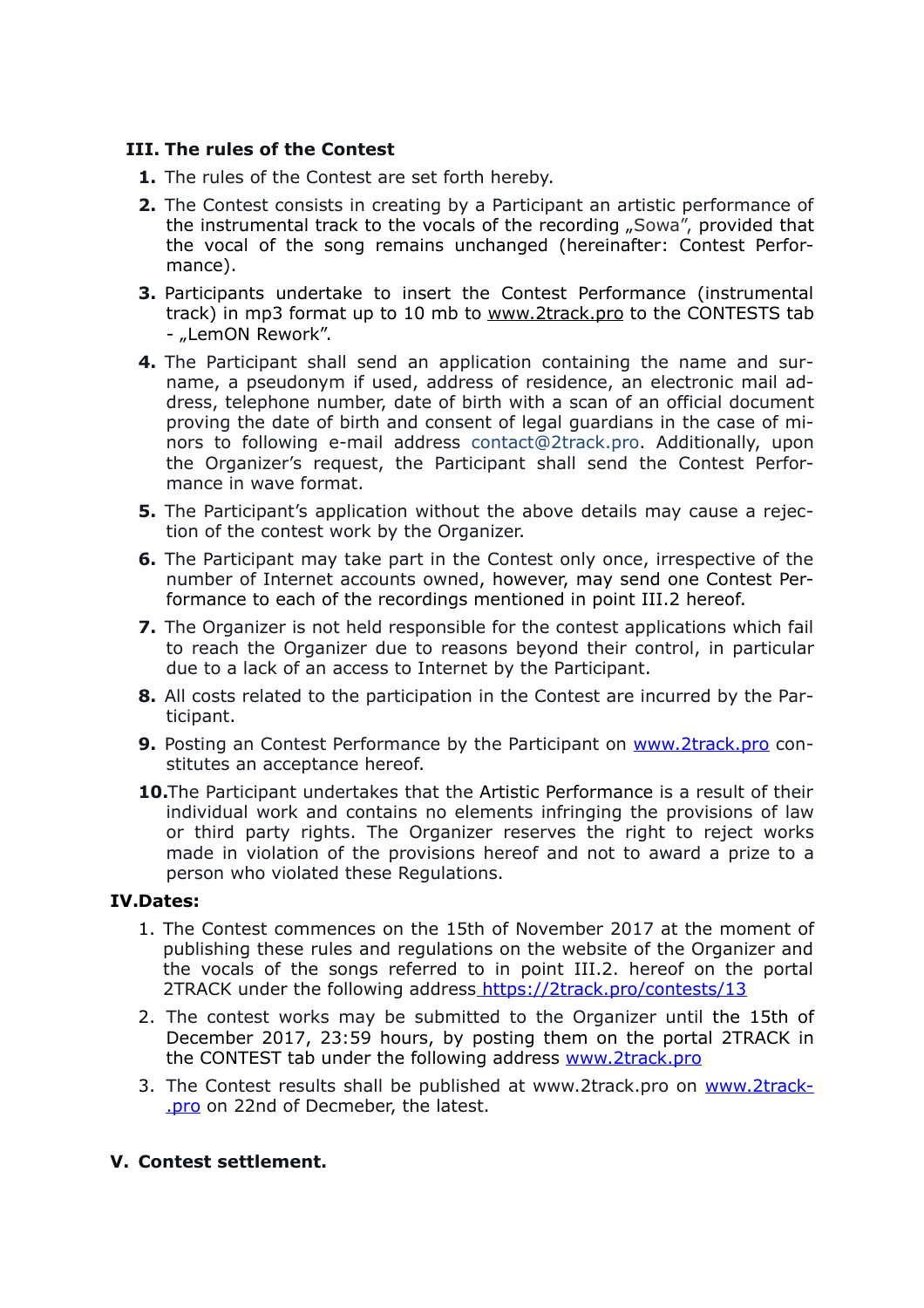- 1. The Contest Jury is composed of the representatives of the Organizer and Jake Vision.
- 2. While selecting winners of the Contest, the Jury takes into consideration artistic values of the contest performance complying with the technological criteria set forth in section III.6 of the Regulations.
- 3. The Jury selects the Contest winners and awards prizes referred to in section VI.
- 4. The Jury has the right not to award a prize in a given category, and not to award any prize and to annul the Contest.
- 5. The resolutions of the Contest Jury are final and are not subject to any appeals.

#### **VI.Prizes**

#### 1.

**1st prize -** Euro 500, a digital release of a rework by Jake Vision pursuant to an agreement concluded with the first prize Winner, transferring full rights (producer's rights and rights to artistic performances) by the Participant to Organizer, a half year subscription to Tidal of the value of Euro 56,68, total value of the prize is PLN 2618,35 PLN, (according to the exchange rate of 14.11.2017), including an income tax advance payment in the amount of PLN 261,81 PLN.

**2nd prize -** a records collection consisting of: LemON "Tu", Lady Gaga "Artpop", Jasse Ware "Glasshouse", Amy Macdonald "Under Stars", of the total value of 459 PLN (approx. 108,42 Euro) and a half year subscription to Tidal of the value of Euro 56,68; the total amount of the prize is Euro: 165,11 (according to the exchange rate of 14.11.2017), including an income tax advance payment in the amount of PLN 77,65 PLN .

**3rd prize -** a half year subscription to Tidal; the total amount of the prize is Euro 56,68 (according to the exchange rate of 14.11.2017), including an income tax advance payment in the amount of PLN 26,65 PLN.

- 2. The Organizer collects an advance payment with respect to the tax due on prizes calculated in accordance with Article 30 par. 1 subpar. 2 of the Personal Income Tax Act of 26 July 1991 (consolidated text Journal of Laws 2012, item 361 as amended), should law provisions impose an obligation. The value of the advance payment shall be calculated according to the rate applicable as at the date of the prize release.
- 3. Participant Winner of the first prize shall receive an agreement transferring full rights to the contest performance to Organizer via electronic mail within 14 days following the date of the Contest results announcement and is obliged to send two signed copies thereof until the 19th of January 2018 to the following address: 2Track Music S. Mroczek B. Kondracki general partnership, with registered office in Warsaw (03-984), ul. Kwiatkowskiego 1 lok. 33, with a note: Contest. In the case of a failure to send a signed copy of the agreement by the Participant-Winner within the aforementioned time limit, the Participant-Winner loses the right to the prize. In such a case, the Contest jury may decide not to award a prize in a given category or to award it to another Participant.
- 4. In-kind prizes shall be posted to the Participants Winners by mail to the addresses provided by the Participants. Should the Participant fail to provide an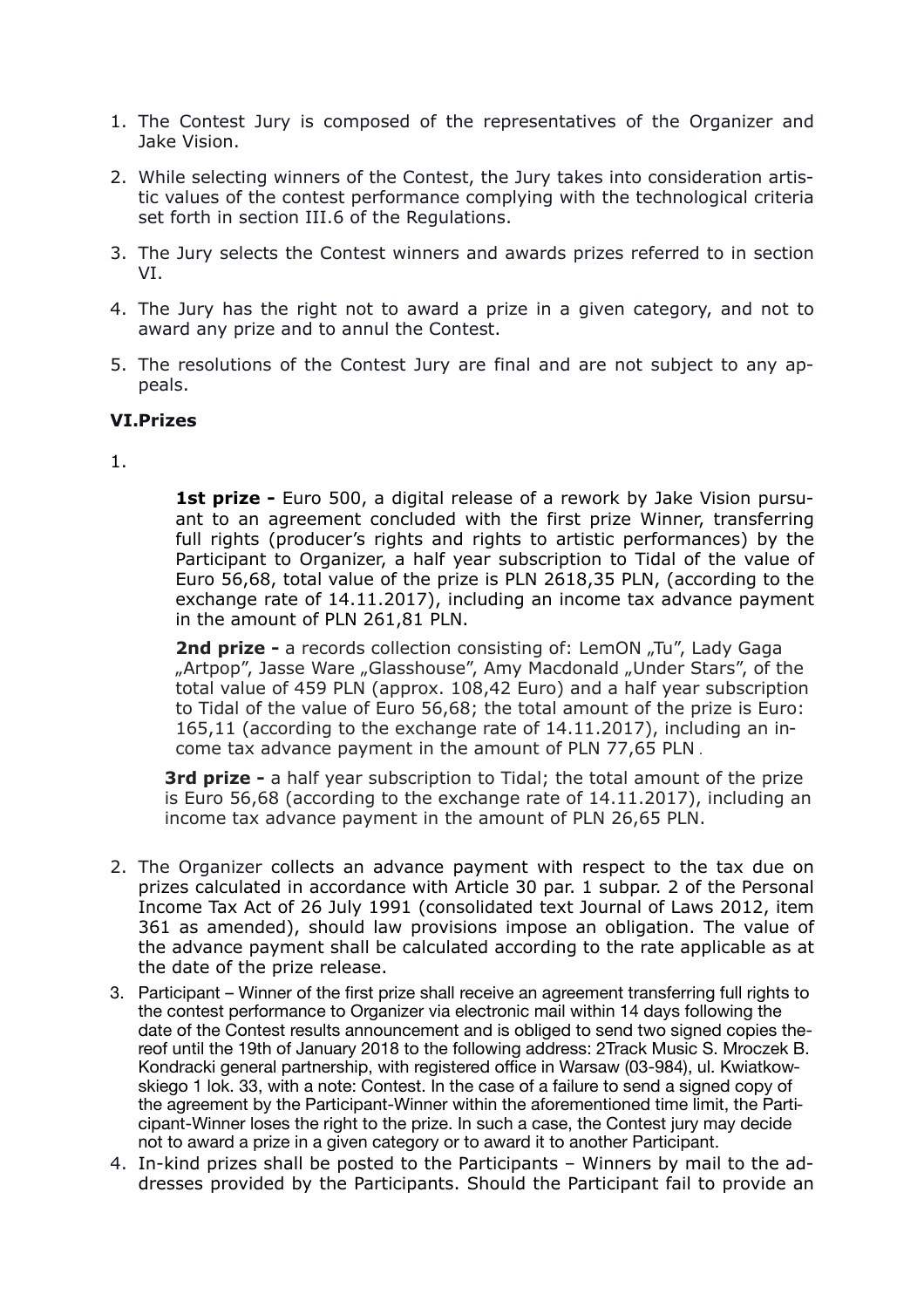address within 14 days following the announcement of winners, the Participant may lose the right to the prize.

- 5. In-kind prizes may not be exchanged to cash or to any other form of compensation at the request of the Participant.
- 6. The prize is awarded only to the Participants Winners and may not be transferred to any third parties.
- 7. Surnames of the Participants Winners with submission of an awarded prize shall be announced until the 22nd of December on [www.2track.pro](http://www.2track.pro).

#### **VII. Right to contest performances**

- 1. A Participant of the Contest has the right to post Contest Performances within the framework of the Contest to which a Participant has exclusive and unlimited rights, in particular the rights to artistic performances and the rights of phonogram producer.
- 2. Effective as of the participation in the Contest, the Participant transfers to the Organizer exclusive rights to use and dispose of the Artistic Performances with extent to all rights attributable to the Participant (in particular, but not limited to, with extent to the rights to artistic performances and the rights of the phonogram producer), on the following fields of exploitation and in the following manner:

- making publicly available in such a manner that anyone may access the Contest Performance in a place and time chosen (among others, making available on the Internet and within the framework of other data transfer techniques using telecommunication, IT and wireless networks, e.g. within the framework of chargeable or free of charge services, in particular video on demand, pay-per-view, available in downloading, streaming, IPTV, ADSL, DSL and any other), and also within the framework of any telecommunication services with the use of any systems and devices (among others, landline and/or mobile telephones, and transfers with the use of any available technologies, such as e.g. GSM, UMTS etc., by means of data transfer telecommunication networks).

- 3. The Participants-Winners of the first, second and third prize are obliged to transfer to Organizer exclusive rights to use and dispose of Contest Performances with extent to all rights attributable to the Participant (in particular, but not limited to, with extent to the rights to artistic performances and the rights of the phonogram producer) on the following fields of exploitation and in the following manner, in particular through:
	- a. recording and reproducing by any technique (in any system, format and on any carrier),
	- b. implementing to the computer's memory, to computer network and/or multimedia network, to data bases,
	- c. displaying and public performances;
	- d. marketing in the country and abroad;
	- e. analogue and digital broadcasting and reemitting of vision and/or sound (coded or decoded, against payment or free of chargé, in any system, format or technology), wired and wireless through a ground station or a satellite, among other by means of digital platforms, cable networks, telecommunication connections, mobile television, IPTV, DSL,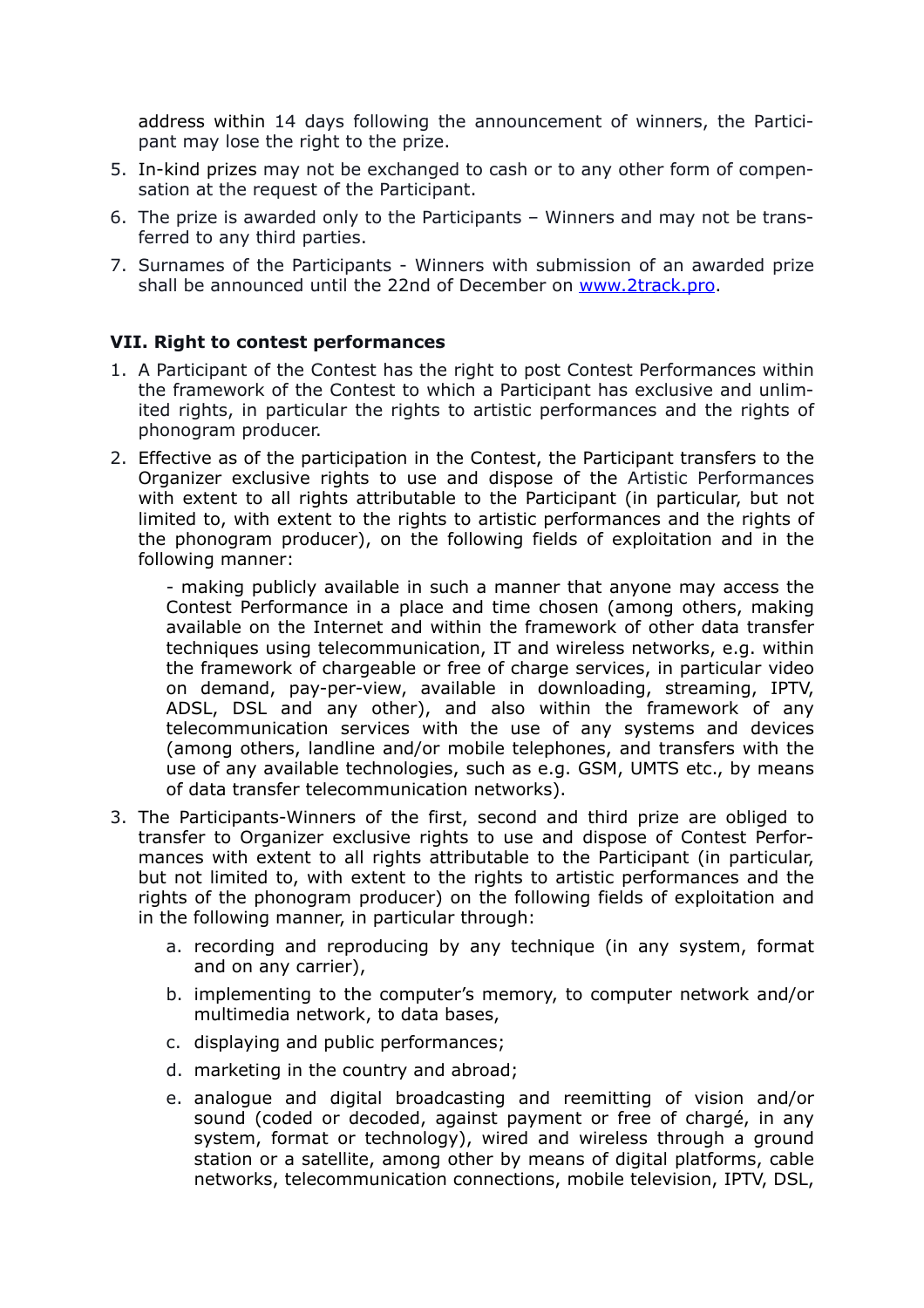ADSL, any computer networks (including the Internet) etc.,

- f. marketing by means of the Internet and other data transmission techniques using telecommunication networks, IT networks and wireless networks;
- g. making publicly available in such a manner that anyone may access the Contest Performance in a place and time chosen (among others, making available on the Internet and within the framework of other data transfer techniques using telecommunication, IT and wireless networks, e.g. within the framework of chargeable or free of charge services, in particular video on demand, pay-per-view, available in downloading, streaming, IPTV, ADSL, DSL and any other), and also within the framework of any telecommunication services with the use of any systems and devices (among others, landline and/or mobile telephones, and transfers with the use of any available technologies, such as e.g. GSM, UMTS etc., by means of data transfer telecommunication networks),
- h. renting, letting for use or leasing the carriers on which the video clips are recorded,
- i. synchronizing with audio-visual and multimedia works,
- j. performing related rights.
- 4. The Organizer and Jake Vision have the right to transfer any rights acquired pursuant hereto to individuals or corporate entities in the country and abroad.
- 5. The rights referred to above are owned by Organizer from the moment of posting the Artistic Performance to the Organizer in accordance with these Regulations, without any time and territorial limits (worldwide), throughout the entire statutory protection period of these rights.
- 6. The Participant expresses consent to publish and distribute their personal details: name, surname, any pseudonym, and expresses consent for making the Contest Performance publicly available anonymously (if customary accepted) for purposes related to the operations of the Organizer and Jake Vision.
- 7. In the event of any claims of third parties against the Organizer or Jake Vision based on any rights to the Contest Performance sent by the Participant, as well as with respect to an infringement of personal rights of third parties, the Participant is obliged to undertake any possible legal and actual actions aiming at protection of the Organizer or Jake Vision against such claims, in particular the Participant is obliged to enter into rights and obligations of the Organizer or Jake Vision in pending proceedings, and if impossible, enter the proceedings pending against the Organizer or Jake Vision. Moreover, the Participant is obliged to redress any damage related to the costs and expenses incurred by the Organizer or Jake Vision with respect to the claims referred to in a preceding sentence.
- 8. Due to a fact that the work to which the Participant creates the Contest Performance is subject to a legal protection stipulated in the Copyright and Neighbouring Rights Act, the Participant has no right to any exploitation of the Contest Performance without the consent of entitled entities.

#### VIII.**Claim handling procedure**

1. Claims with respect to the course of the Contest may be submitted in writing to the following address of 2Track, 03-984 Warszawa, ul. Kwiatkowskiego 1